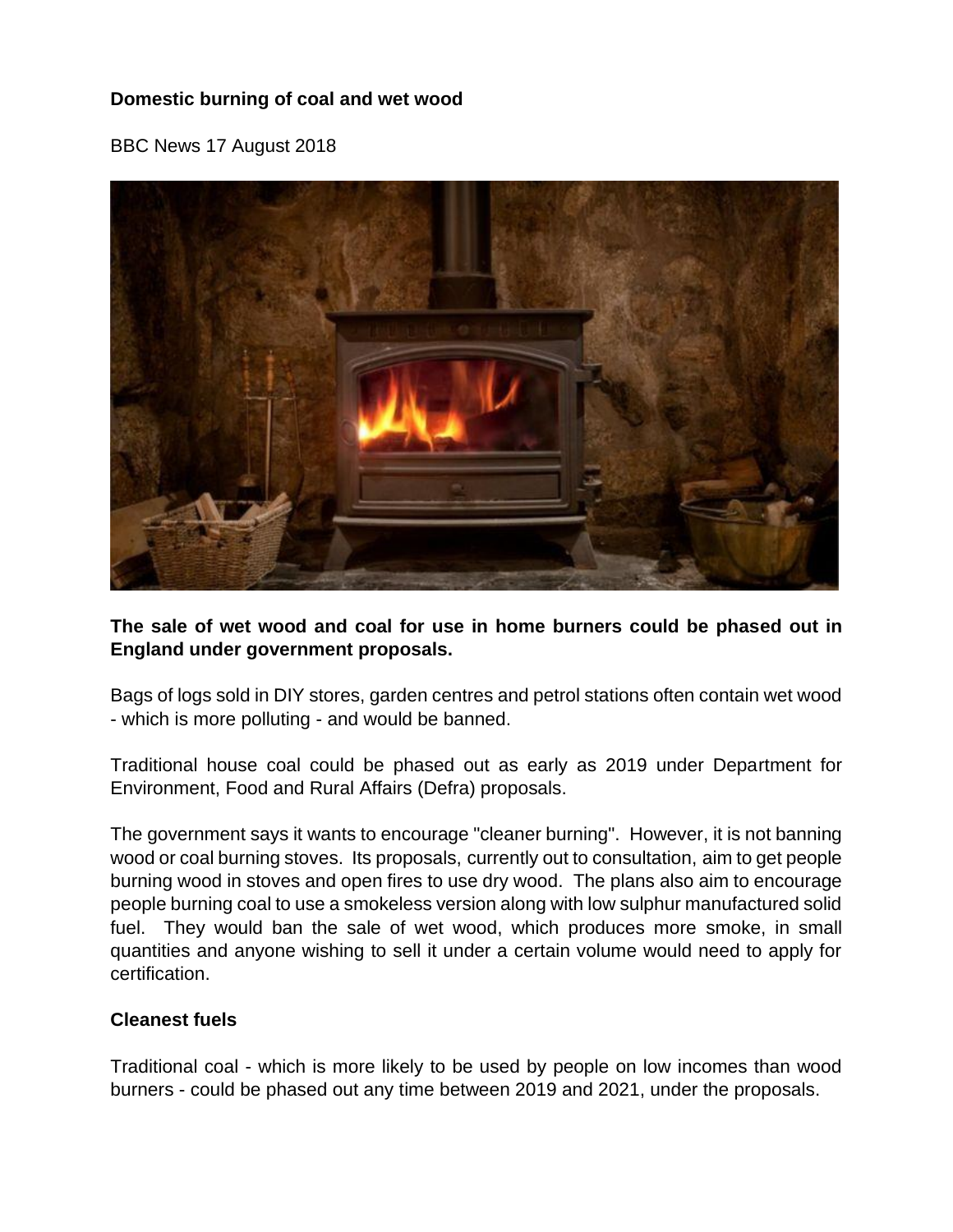Pollution from burning wood and coal in the home currently causes 38% of particulate pollution - far outweighing that caused by industrial combustion (16%) and road transport (12%).

The Government's Clean Air Strategy aims to reduce particulate matter emissions by 30% by 2020.

The proposals are aimed at ensuring only the cleanest fuels are being sold. Environment Minister Therese Coffey said: "Everyone has a role to play in improving the air we breathe and reducing pollution from burning at home is a key area where we can all take action. "While we will never be able to eliminate all particulate matter, by switching to cleaner fuels, householders can reduce the amount of harmful pollution to which they unwittingly expose themselves, their families and the environment, while still enjoying the warmth and pleasure of a fire."

In May the European Commission [said it was taking the UK to court](https://www.bbc.co.uk/news/science-environment-44155590) over its failure to meet air pollution limits.



BBC News 21 February 2020

**Owners of wood burners, stoves and open fires will no longer be able to buy house coal or wet wood, under a ban to be rolled out from next year.**

Sales of the two most polluting fuels will be phased out in England to help cut air pollution, the Government says.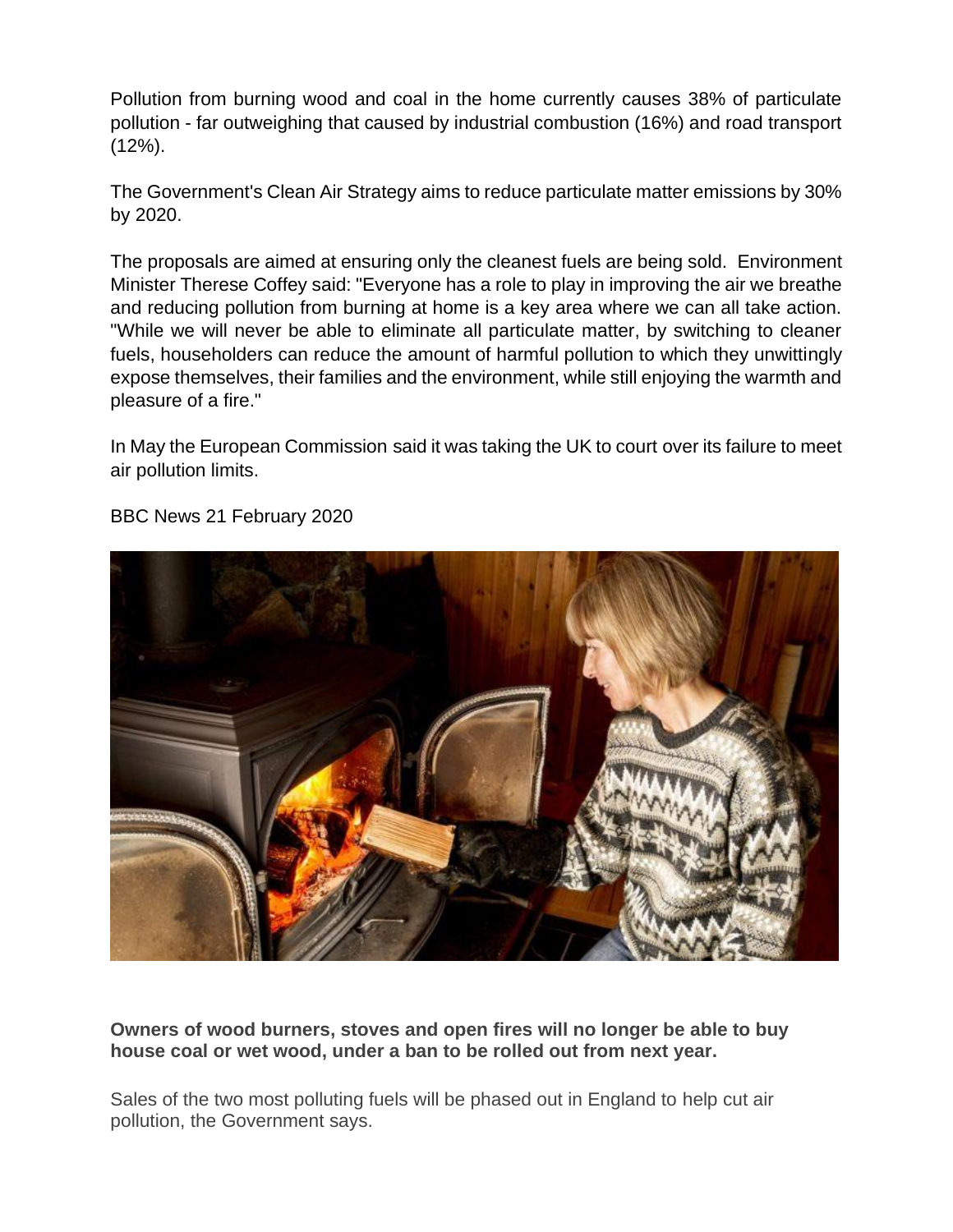Bags of logs sold in DIY stores, garden centres and petrol stations often contain wet wood - a type of wood which produces more pollution and smoke.

The public should move to "cleaner alternatives", the Government says. Plans for the ban were first announced 18 months ago, but the Department for Environment, Food and Rural Affairs has now confirmed it is going ahead. The Government said wood burning stoves and coal fires are the largest source of fine particulate matter (PM2.5), small [particles](https://www.who.int/news-room/fact-sheets/detail/ambient-%28outdoor%29-air-quality-and-health) of air pollution which find their way into the body's lungs and blood. Particulate matter is one of several pollutants caused by industrial, domestic and traffic sources.

"Cosy open fires and wood-burning stoves are at the heart of many homes up and down the country," said Environment Secretary George Eustice. "But the use of certain fuels means that they are also the biggest source of the most harmful pollutant that is affecting people in the UK."

The changes will mean:

- Sales of bagged traditional house coal will be phased out by February 2021, and the sale of loose house coal direct to customers will end by 2023
- Sales of wet wood in small units (less than 2m cube) will be phased out from February 2021. Wet wood in volumes greater than 2m cube will also have to be sold with advice on how to dry it before burning
- **■** Makers of solid fuels will also need to show they have a very low sulphur content and only emit a small amount of smoke.

It is not banning wood or coal burning stoves.

Similar proposals to reduce the burning of wood and coal are being considered in Wales and Scotland.

## **Echoes of the diesel controversy'**



Analysis **By Roger Harrabin Environment analyst** 

Today's announcement has echoes of the diesel controversy. Many drivers bought diesel vehicles because they are less bad for the climate than petrol. It turned out they created more of the particulate pollution that harms people's lungs, so now diesel car values are sliding.

Likewise, many people shelled out for wood-burning stoves because they don't add to climate change. Now they too are being hit by local pollution rules. Households in Clean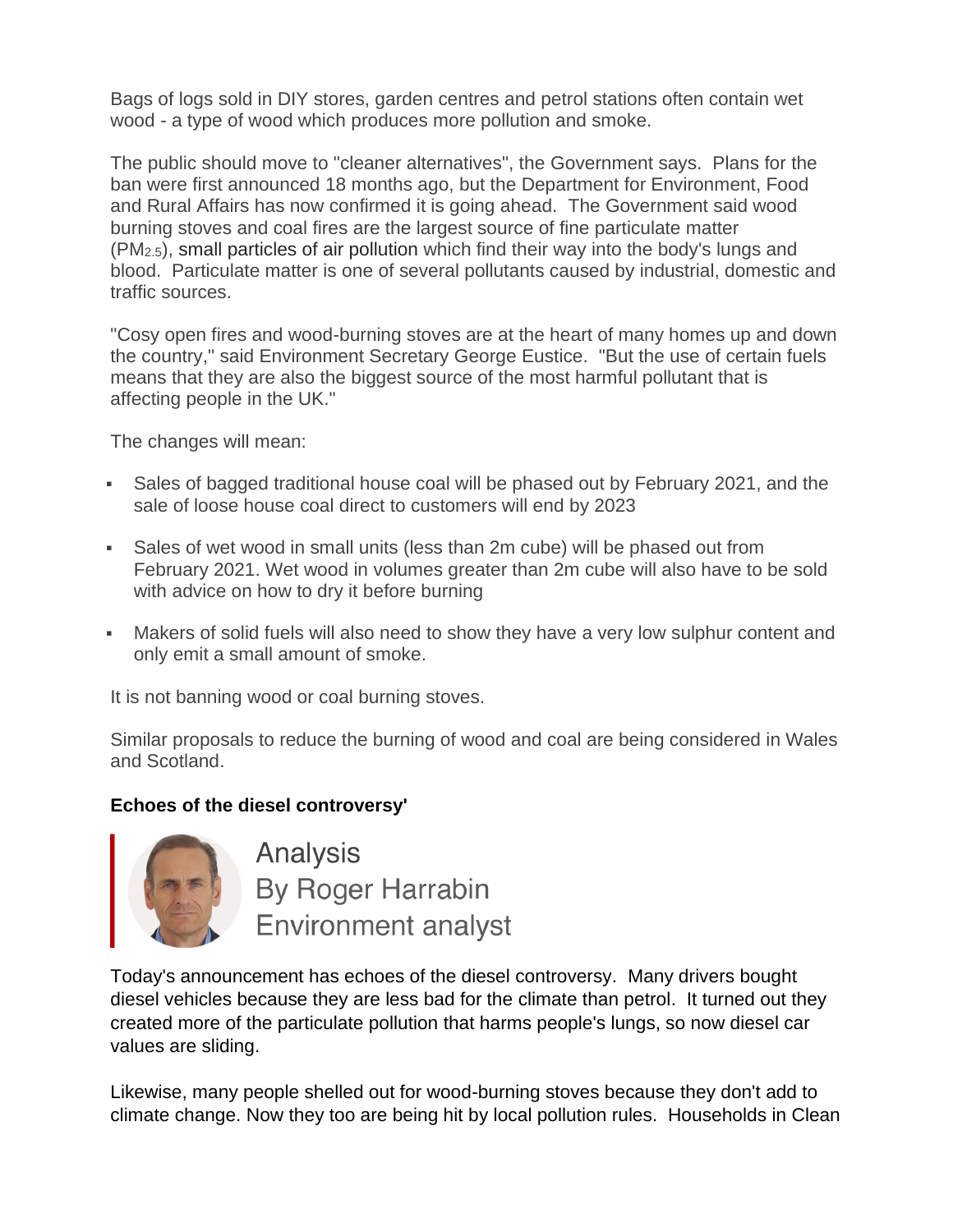Air zones are banned by law from emitting dense smoke (although, for some reason, bonfires are still permitted). And elsewhere people will have to burn thoroughly dried wood, which may put up the cost of the fuel. There are loopholes. It's unlikely that local councils will prioritise inspections of garage forecourts when their ranks are depleted by spending cuts. What's more, there's nothing to stop you burning tree cuttings from your home without drying them. And there are no powers to inspect homes, so any rules on the use of wet wood cannot be enforced.

Rob Power, from the rural village Clarencefield in Scotland, said he feared the changes in England may have a "knock-on effect" by increasing the cost of his fuel supply. The 73-year-old said his woodburner heats his radiator and water during the winter months, adding that it is too expensive to convert to another system. "We're going to find it difficult," he said. "People like us in rural areas have still got to live. "With my income I can't afford to keep up with the modern trends."

Open fires and wood-burning stoves have risen in popularity over recent years - offering an additional form of heating for many households in both urban and rural areas, and possibly the sole heat source for some. Around 1.5m homes use wood for fuel across the UK, however burning wood and coal in open fires and stoves makes up 38% of the UK's emissions of PM2.5. By comparison, 16% come from industrial combustion, 12% from road transport and 13% from the use of solvents and industrial processes. This means a wood burning stove [emits more particles per hour than a diesel truck.](https://www.bbc.co.uk/news/science-environment-46823440)

## **What is wet and dry firewood?**

Wet - also known as green or unseasoned wood - is often sold in nets and is cheaper to buy. It contains moisture which, when burned, creates more smoke and harmful particles of air pollution (PM2.5) than dry wood. Wet wood can also damage chimneys much more, by allowing tar and soot to build up.

Dry or seasoned wood - which has been dried out, often in a kiln - has a moisture content of 20% or less.

The Government set out its commitment to reducing emissions of PM2.5 alongside four other air pollutants, including ammonia and nitrogen oxides, in its 2019 Clean Air Strategy. Officials said the phase-out will give the public and suppliers time to use up stocks and move to cleaner alternatives, such as dry wood and manufactured solid fuels.

These alternatives produce less smoke and pollution, and are cheaper and more efficient to burn, the Government added. Wood briquettes, made from compressed dry sawdust and/or wood chips, are one example of an alternative fuel.

The Government is aiming to reduce emissions of PM2.5 by 46% by 2030.